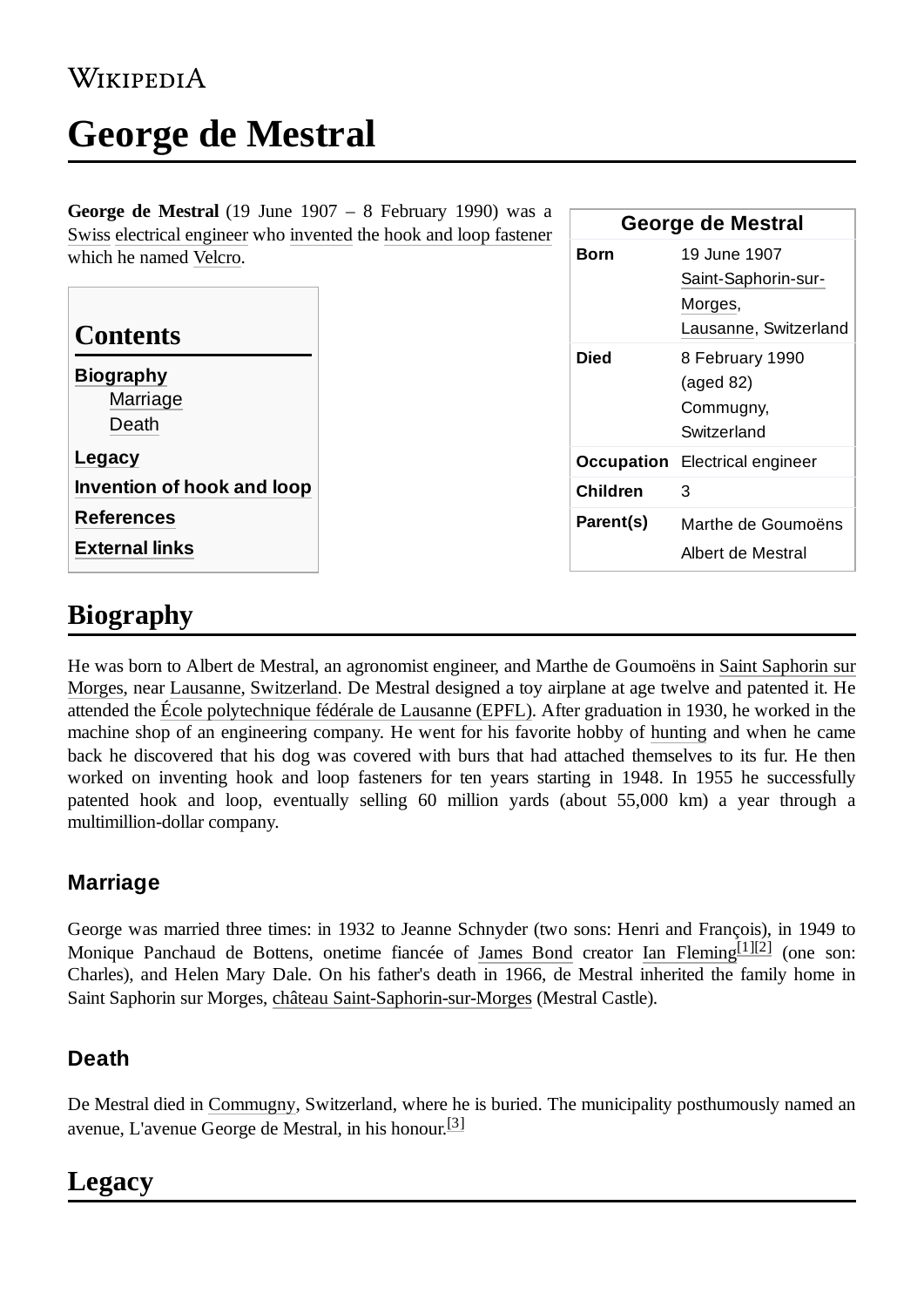He was inducted into the National [Inventors](https://en.wikipedia.org/wiki/National_Inventors_Hall_of_Fame) Hall of Fame in 1999 for inventing hook and loop fasteners.<sup>[\[4\]](#page-2-5)</sup> He was made "Bourgeois d'Honneur" of Commugny, he was Honorary Member of the "Société Vaudoise des Ingénieurs et Architectes" he received the medal of the French "Société d'Encouragement au Progres"

### <span id="page-1-0"></span>**Invention of hook and loop**

De Mestral first conceptualised hook and loop after returning from a hunting trip with his dog in the Alps in  $1941$ .<sup>[\[5\]](#page-2-6)[\[6\]](#page-2-7)[\[7\]](#page-2-8)</sup> After removing several of the [burdock](https://en.wikipedia.org/wiki/Burdock) [burrs](https://en.wikipedia.org/wiki/Burr_(fruit)) (seeds) that kept sticking to his clothes and his dog's fur, he became curious as to how it worked. He examined them under a microscope, and noted hundreds of "hooks" that caught on anything with a loop, such as clothing, animal fur, or hair.<sup>[\[8\]](#page-2-9)</sup> He saw the possibility of binding two materials reversibly in a simple fashion, <sup>[\[6\]](#page-2-7)</sup> if he could figure out how to duplicate the hooks and loops.<sup>[\[7\]](#page-2-8)</sup>



The grave in Commugny



Velcro, the invention for which de Mestral is famous

Initially people refused to take him and his idea seriously. He took

his idea to [Lyon](https://en.wikipedia.org/wiki/Lyon), which was then a centre of weaving, where he did manage to gain the help of one weaver, who made two [cotton](https://en.wikipedia.org/wiki/Cotton) strips that worked. However, the cotton wore out quickly, so de Mestral turned to [synthetic fibres.](https://en.wikipedia.org/wiki/Synthetic_fibre)<sup>[\[8\]](#page-2-9)</sup> He settled on [nylon](https://en.wikipedia.org/wiki/Nylon) as being the best synthetic after, through trial and error, he eventually discovered that nylon forms hooks that were perfect for the hook side of the fastener when sewn under hot infrared light.<sup>[\[7\]](#page-2-8)</sup> Though he had figured out how to make the hooks, he had yet to figure out a way to mechanise the process, and to make the looped side. Next he found that nylon thread, when woven in loops and heat-treated, retains its shape and is resilient, however the loops had to be cut in just the right spot so that they could be fastened and unfastened many times. On the verge of giving up, a new idea came to him. He bought a pair of shears and trimmed the tops off the loops, thus creating hooks that would match up perfectly with the loops.<sup>[\[8\]](#page-2-9)</sup>

Mechanising the process of the weave of the hooks took eight years, and it took another year to create the loom that trimmed the loops after weaving them. In all, it took ten years to create a mechanised process that worked.<sup>[\[8\]](#page-2-9)</sup> He submitted his idea for [patent](https://en.wikipedia.org/wiki/Patent) in Switzerland in 1951 and the patent was granted in 1955.<sup>[\[7\]](#page-2-8)</sup> De Mestral expected a high demand immediately. Within a few years, he received patents and subsequently opened shops in [Germany](https://en.wikipedia.org/wiki/Germany), [Switzerland,](https://en.wikipedia.org/wiki/Switzerland) the [United Kingdom,](https://en.wikipedia.org/wiki/United_Kingdom) [Sweden,](https://en.wikipedia.org/wiki/Sweden) [Italy](https://en.wikipedia.org/wiki/Italy), the [Netherlands](https://en.wikipedia.org/wiki/Netherlands), [Belgium](https://en.wikipedia.org/wiki/Belgium), [and C](https://en.wikipedia.org/wiki/United_States)[anada](https://en.wikipedia.org/wiki/Canada)[. In 1957 he](https://en.wikipedia.org/wiki/United_States) branched out to the textile centre of [Manchester, New](https://en.wikipedia.org/wiki/Manchester,_New_Hampshire) Hampshire in the United States.<sup>[\[8\]](#page-2-9)</sup>

De Mestral gave the name Velcro, a portmanteau of the French words velours ("velvet"), and crochet ("hook"), to his invention as well as his company, which continues to manufacture and market the fastening system.[\[9\]](#page-2-10)[\[7\]](#page-2-8)

However, hook and loop's integration into the textile industry took time, partly because of its appearance. Hook and loop in the early 1960s looked like it had been made from left-over bits of cheap fabric, an unappealing aspect for clothiers.<sup>[\[10\]](#page-2-11)</sup> The first notable use for Velcro® brand hook and loop came in the [aerospace](https://en.wikipedia.org/wiki/Aerospace) industry, where it helped [astronauts](https://en.wikipedia.org/wiki/Astronauts) manoeuvre in and out of bulky [space suits](https://en.wikipedia.org/wiki/Space_suit). Eventually, skiers noted the similar advantages of a suit that was easier to get in and out of. [Scuba](https://en.wikipedia.org/wiki/Scuba_diving) and marine gear followed soon after.

De Mestral unsuccessfully tried to update his patent; it expired in 1978.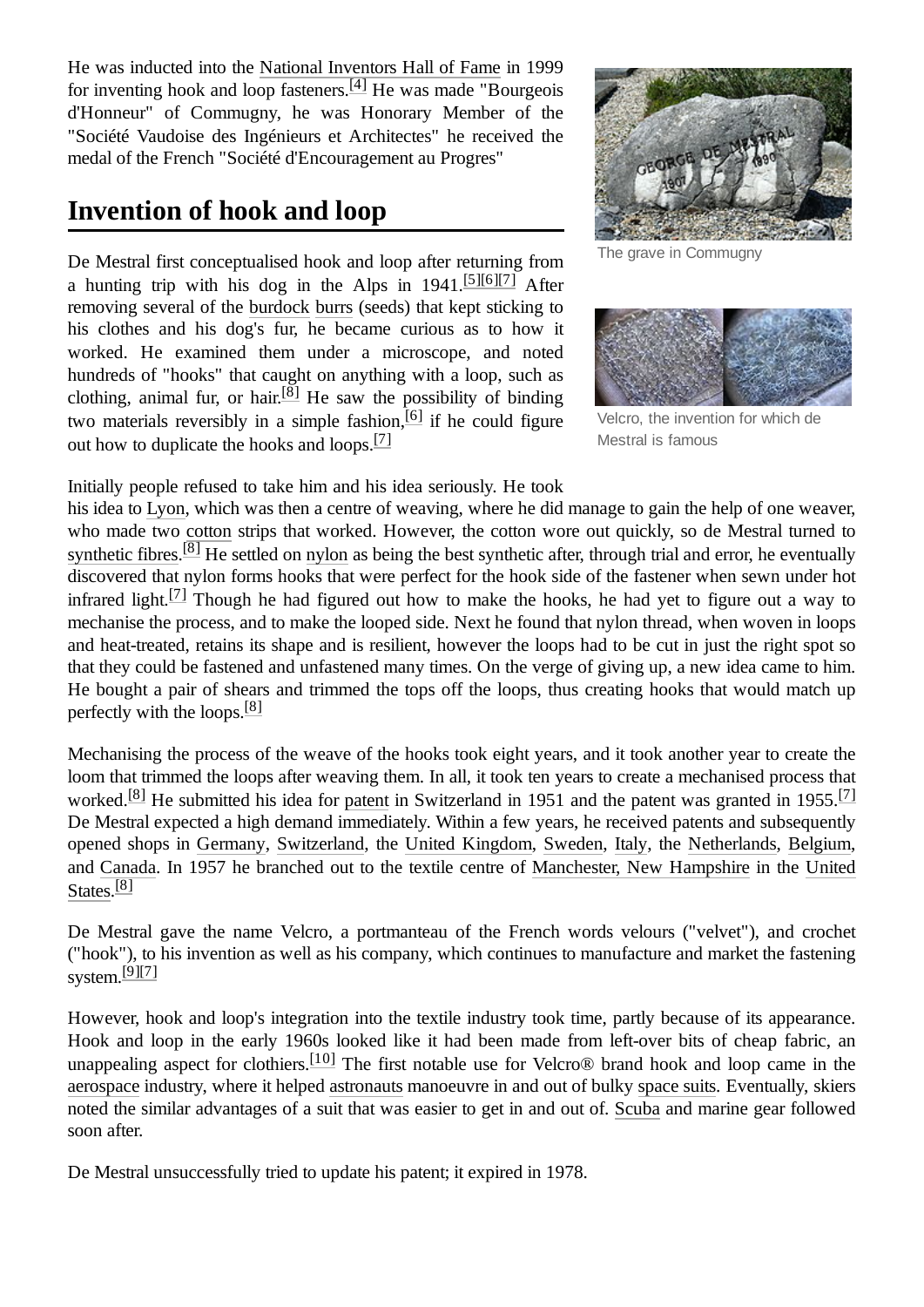## <span id="page-2-0"></span>**References**

- <span id="page-2-2"></span>1. Marti, Michael; Wälty, Peter (7 October 2012). "Und das ist die Mama von James Bond" (htt [p://www.spiegel.de/kultur/kino/50-jahre-james-bond-die-mutter-von-007-war-eine-schweizeri](http://www.spiegel.de/kultur/kino/50-jahre-james-bond-die-mutter-von-007-war-eine-schweizerin-a-859629.html) n-a-859629.html). *Der [Spiegel](https://en.wikipedia.org/wiki/Der_Spiegel_(online))* (in German). Retrieved 12 July 2021.
- <span id="page-2-3"></span>2. "Affairs of the Heart – Ian Fleming" [\(http://fleming.com/timeline/affairs-of-the-heart](http://fleming.com/timeline/affairs-of-the-heart)[\).](https://en.wikipedia.org/wiki/Ian_Fleming_Publications) *Ian Fleming Publications*. 12 September 2016. Retrieved 12 July 2021.
- <span id="page-2-4"></span>3. "Archived copy" [\(https://archive.today/20130115165343/http://www.commugny.ch/histoire/le](https://archive.today/20130115165343/http://www.commugny.ch/histoire/les-chemins.html) s-chemins.html). Archived from the original [\(http://www.commugny.ch/histoire/les-chemins.ht](http://www.commugny.ch/histoire/les-chemins.html) ml) on 15 January 2013. Retrieved 18 November 2012.
- <span id="page-2-5"></span>4. "National Inventors Hall of Fame entry" [\(https://web.archive.org/web/20160207035917/http://](https://web.archive.org/web/20160207035917/http://invent.org/inductee-detail/?IID=37) [invent.org/inductee-detail/?IID=37\).](http://invent.org/inductee-detail/?IID=37) Archived from the original (http://invent.org/inductee-deta il/?IID=37) on 7 February 2016. Retrieved 28 January 2016.
- <span id="page-2-6"></span>5. McSweeney, Thomas J.; Stephanie Raha (August 1999). *Better to Light One Candle: The Christophers' Three Minutes a Day: Millennial Edition* [\(https://books.google.com/books?id=-](https://books.google.com/books?id=-1Vm4OZ1B44C&pg=PA57) [1Vm4OZ1B44C&pg=PA57\).](https://en.wikipedia.org/wiki/Special:BookSources/0-8264-1162-2) Continuum International Publishing Group. p. 55. [ISBN](https://en.wikipedia.org/wiki/ISBN_(identifier)) 0-8264- 1162-2. Retrieved 9 May 2008.
- <span id="page-2-7"></span>6. "About Us:History" [\(https://web.archive.org/web/20080614144059/http://www.velcro.co.uk/c](https://web.archive.org/web/20080614144059/http://www.velcro.co.uk/cms/History.6.0.html?&L=96581) ms/History.6.0.html?&L=96581). Velcro.uk. Archived from the original (http://www.velcro.co.u [k/cms/History.6.0.html?&L=96581\)](http://www.velcro.co.uk/cms/History.6.0.html?&L=96581) on 14 June 2008. Retrieved 9 May 2008.
- <span id="page-2-8"></span>7. Stephens, Thomas (4 January 2007). "How a Swiss invention hooked the world" (https://we [b.archive.org/web/20080614132559/http://www.swissinfo.org/eng/search/detail/How%20a%](https://web.archive.org/web/20080614132559/http://www.swissinfo.org/eng/search/detail/How%20a%20Swiss%20invention%20hooked%20the%20world.html?siteSect=881&sid=7402384&cKey=1167927120000) 20Swiss%20invention%20hooked%20the%20world.html?siteSect=881&sid=7402384&cKe y=1167927120000). swissinfo.ch. Archived from the original (http://www.swissinfo.org/eng/s [earch/detail/How%20a%20Swiss%20invention%20hooked%20the%20world.html?siteSect](http://www.swissinfo.org/eng/search/detail/How%20a%20Swiss%20invention%20hooked%20the%20world.html?siteSect=881&sid=7402384&cKey=1167927120000) =881&sid=7402384&cKey=1167927120000) on 14 June 2008. Retrieved 9 May 2008.
- <span id="page-2-9"></span>8. [Strauss,](https://en.wikipedia.org/w/index.php?title=Steven_Strauss&action=edit&redlink=1) Steven D. (December 2001). *The Big Idea: How Business Innovators Get Great Ideas to Market* [\(https://books.google.com/books?id=F\\_yOHB54CxsC&pg=PA18\).](https://books.google.com/books?id=F_yOHB54CxsC&pg=PA18) Kaplan Business. pp. 15-pp.18. [ISBN](https://en.wikipedia.org/wiki/ISBN_(identifier)) [0-7931-4837-5.](https://en.wikipedia.org/wiki/Special:BookSources/0-7931-4837-5) Retrieved 9 May 2008.
- <span id="page-2-10"></span>9. "Velcro." *The Oxford English Dictionary*. 2nd ed. 1989.
- <span id="page-2-11"></span>10. Freeman, Allyn; Bob Golden (September 1997). *Why Didn't I Think of That: Bizarre Origins of Ingenious Inventions We Couldn't Live Without* [\(https://books.google.com/books?id=EVaf](https://books.google.com/books?id=EVafPNDvWlYC&pg=PA99) PNDvWlYC&pg=PA99). Wiley. pp. 99-pp.104. [ISBN](https://en.wikipedia.org/wiki/ISBN_(identifier)) [0-471-16511-5](https://en.wikipedia.org/wiki/Special:BookSources/0-471-16511-5). Retrieved 9 May 2008.

# <span id="page-2-1"></span>**External links**

- "Le château de Saint Saphorin sur Morges" [\(http://www.swisscastles.ch/Vaud/chateau/stsap](http://www.swisscastles.ch/Vaud/chateau/stsaphorin.html) horin.html) at *Swiss Castles*
- Short biography [\(https://web.archive.org/web/20080326193349/http://www.invent.org/Hall\\_O](https://web.archive.org/web/20080326193349/http://www.invent.org/Hall_Of_Fame/37.html) f Fame/37.html) at National [Inventors Hall](https://en.wikipedia.org/wiki/National_Inventors_Hall_of_Fame) of Fame
- *George de Mestral* in German [\(http://www.hls-dhs-dss.ch/textes/d/D31519.php\)](http://www.hls-dhs-dss.ch/textes/d/D31519.php)[,](http://www.hls-dhs-dss.ch/textes/f/F31519.php) French (htt [p://www.hls-dhs-dss.ch/textes/f/F31519.php\)](http://www.hls-dhs-dss.ch/textes/i/I31519.php) and Italian (http://www.hls-dhs-dss.ch/textes/i/I3 1519.php) in the online *Historical [Dictionary of](https://en.wikipedia.org/wiki/Historical_Dictionary_of_Switzerland) Switzerland*.
- New York Times Obituary [\(https://query.nytimes.com/gst/fullpage.html?res=9C0CE7D8153C](https://query.nytimes.com/gst/fullpage.html?res=9C0CE7D8153CF931A25751C0A966958260) F931A25751C0A966958260) written by [Reuters](https://en.wikipedia.org/wiki/Reuters)

Retrieved from "[https://en.wikipedia.org/w/index.php?title=George\\_de\\_Mestral&oldid=1077605872"](https://en.wikipedia.org/w/index.php?title=George_de_Mestral&oldid=1077605872)